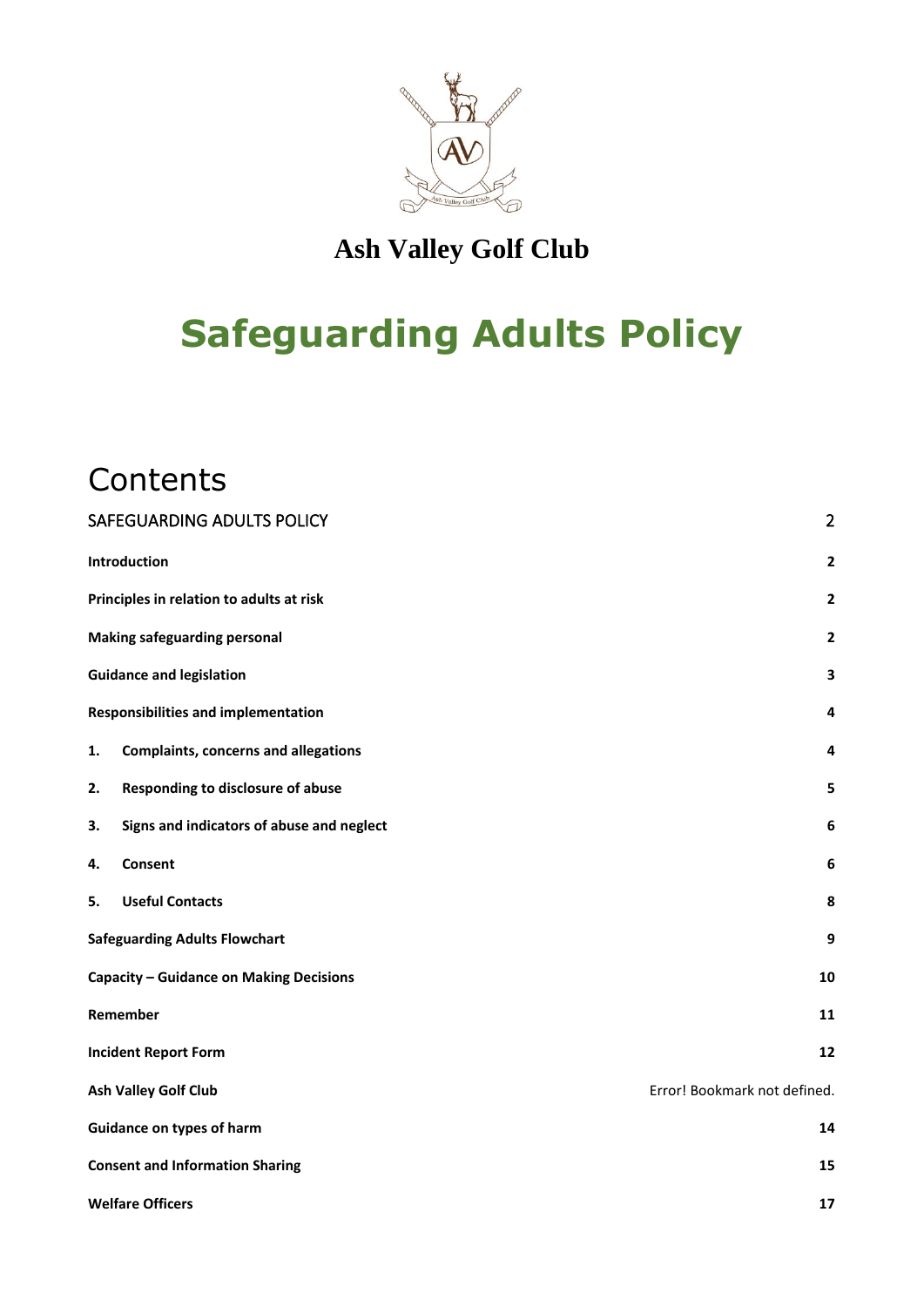## <span id="page-1-0"></span>Safeguarding Adults Policy

## <span id="page-1-1"></span>Introduction

Ash Valley Golf Club is committed to creating and maintaining a safe and positive environment for all individuals involved in golf.

Safeguarding duties apply to an adult who:

- Has needs for care and support (whether or not the local authority is meeting any of those needs) and;
- Is experiencing, or is at risk of, abuse or neglect; and;
- As a result of those care and support needs is unable to protect themselves from either the risk of, or the experience of, abuse or neglect.

## <span id="page-1-2"></span>Principles in relation to adults at risk

The Care and Support Statutory Guidance Section 14.13 sets out the following six key principles which underpin all adult safeguarding work:

- Empowerment: People being supported and encouraged to make their own decisions and informed consent.
- Prevention: It is better to take action before harm occurs.
- Proportionality: The least intrusive response appropriate to the risk presented.
- Protection: Support and representation for those in greatest need.
- Partnership: Local solutions through services working with their communities. Communities have a part to play in preventing, detecting and reporting neglect and abuse.
- Accountability: Accountability and transparency in delivering safeguarding.

#### <span id="page-1-3"></span>Making safeguarding personal

Making safeguarding personal, is the concept that adult safeguarding should be person led and outcome focused. It engages the person in a conversation about how best to respond to their safeguarding situation in a way that enhances involvement, choice and control. As well as improving quality of life, well-being and safety.

Wherever possible discuss safeguarding concerns with the adult to get their view of what they would like to happen and keep them involved in the safeguarding process, seeking their consent to share information outside of the organisation where necessary.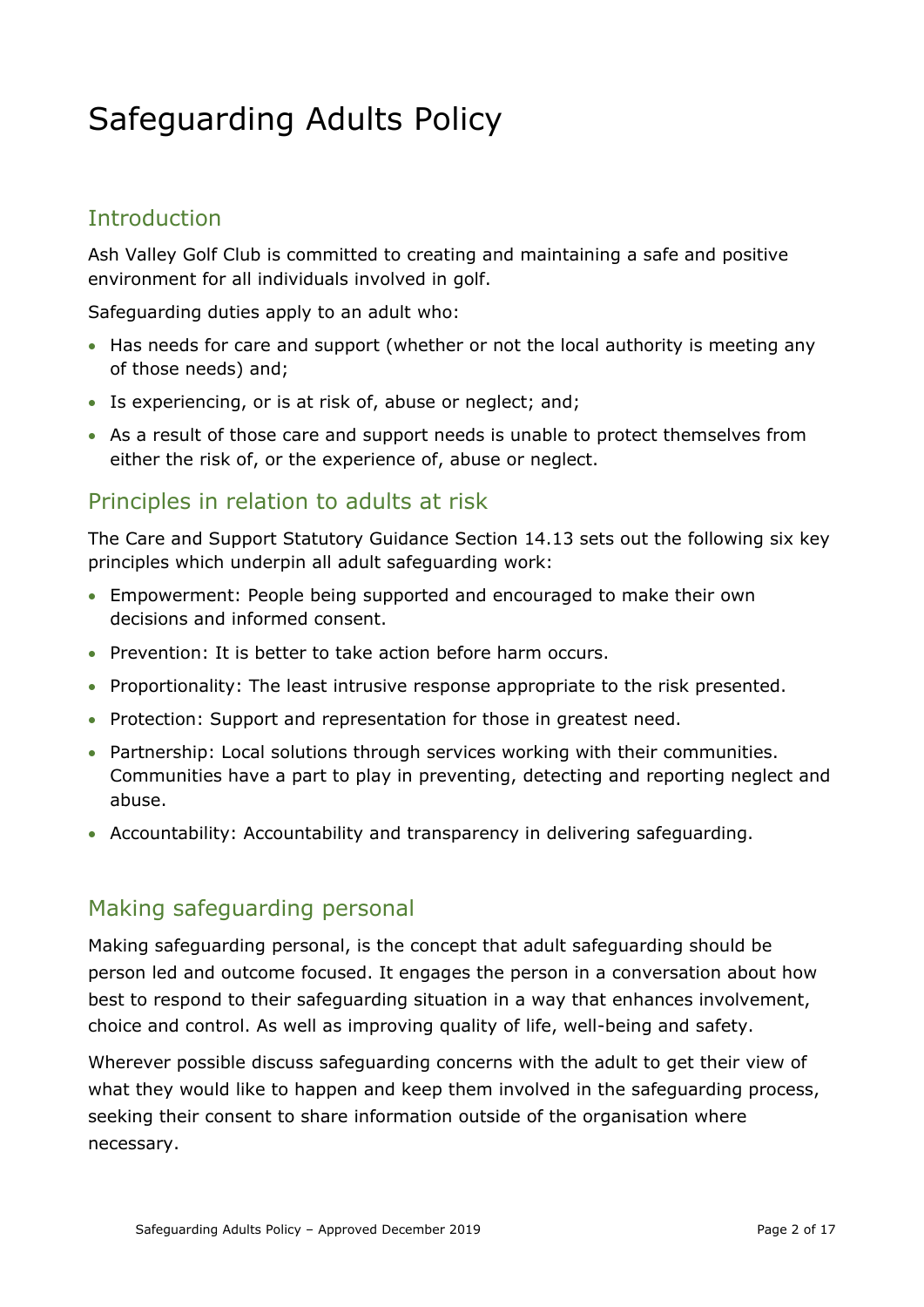The principles of the Mental Capacity Act 2005 (MCA) state that every individual has the right to make their own decisions and provides the framework for this to happen.

In addition, Ash Valley Golf Club recognises the following principles which underpin our work with all groups and individuals who may have additional needs for support and protection:

- It is every adult's right to be protected from abuse irrespective of their age, gender identity, faith or religion, culture, ethnicity, sexual orientation, background, economic position, marital status, disability or level of ability.
- All staff and volunteers share the responsibility for the protection of adults at risk and will show respect and understanding for their rights, safety and welfare.
- The additional vulnerability of disabled adults (including those with invisible disabilities, learning and communication differences) is recognised.
- Allegations of abuse or concerns about the welfare of any adult will be treated seriously and will be responded to swiftly and appropriately.
- Ash Valley Golf Club recognises the role and responsibilities of the statutory agencies in safeguarding adults and is committed to complying with the procedures of the Local Safeguarding Adults Boards.
- Confidentiality will be maintained appropriately at all times and the adult's safety and welfare must be the overriding consideration when making decisions on whether or not to share information about them.
- Ash Valley Golf Club will support all adults to understand their roles and responsibilities with regards to safeguarding and protecting adults at risk, including the responsibility to report all concerns in line with Ash Valley Golf Club safeguarding adults policy and procedures.
- All participants involved in golfing activities have the right to be listened to with respect and to be heard.

## <span id="page-2-0"></span>Guidance and legislation

The practices and procedures within this policy are based on the principles contained within the UK and legislation and Government Guidance and have been developed to complement the Safeguarding Adults Boards policy and procedures, and take the following into consideration:

- The Care Act 2014
- The Protection of Freedoms Act 2012
- Domestic Violence, Crime and Victims (Amendment ) Act 2012
- The Equality Act 2010
- The Safeguarding Vulnerable Groups Act 2006
- Mental Capacity Act 2005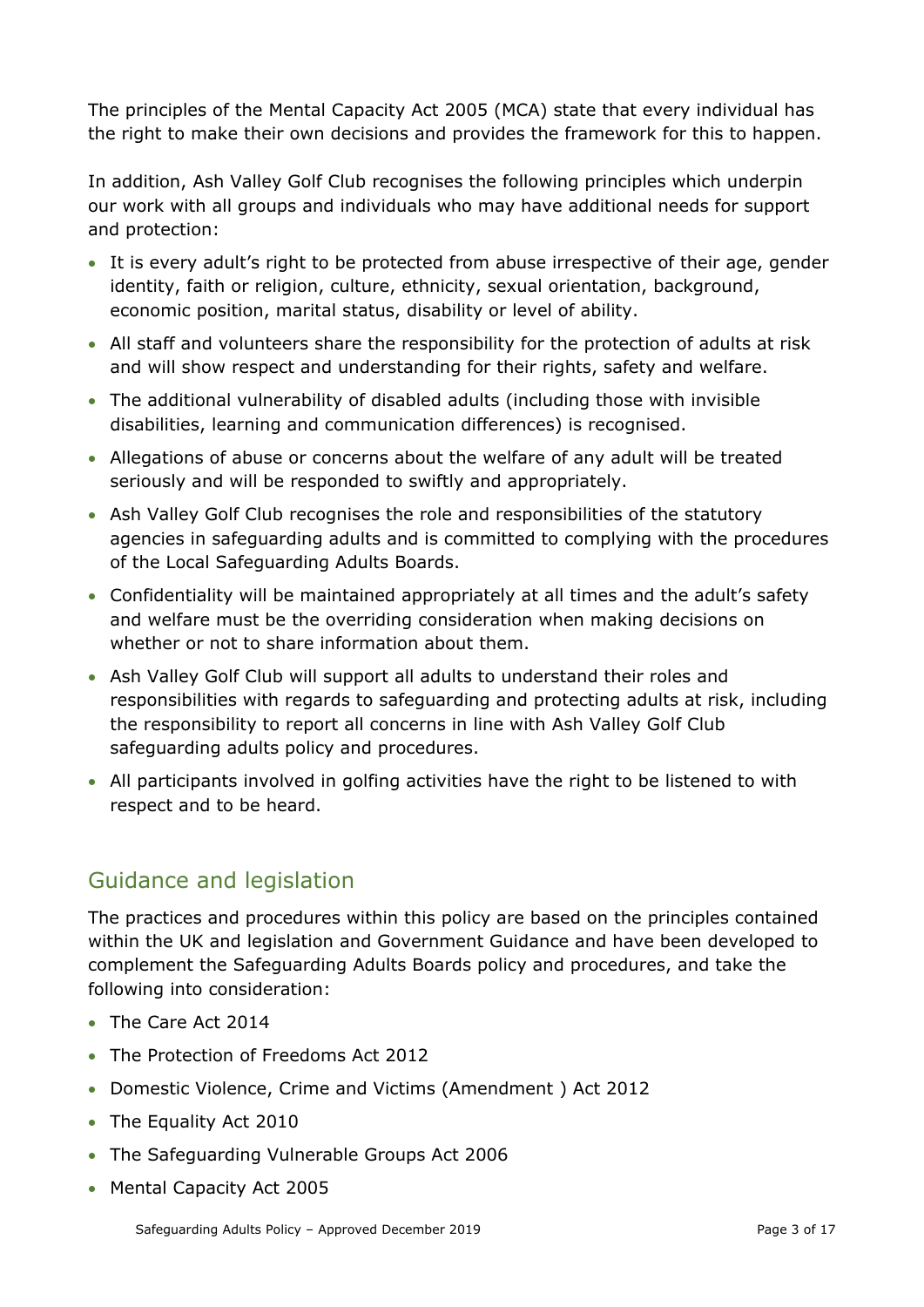- Sexual Offences Act 2003
- The Human Rights Act 1998
- The Data Protection Act 2018

## <span id="page-3-0"></span>Responsibilities and implementation

Ash Valley Golf Club will seek to promote the principles of safeguarding by:

- Reviewing Ash Valley Golf Club policy and procedures every three years or whenever there is a major change in legislation.
- Giving guidance on appropriate recruitment procedures to assess the suitability of volunteers and staff working with vulnerable groups.
- Following procedures to report welfare concerns and allegations about the behaviour of adults and ensure that all staff, volunteers, parents and participants, including children, are aware of these procedures.
- Directing club staff, volunteers & coaches to appropriate safeguarding training and learning opportunities, where this is appropriate to their role.

## <span id="page-3-1"></span>1. Complaints, concerns and allegations

- **1.1** As a player, parent, carer, member of staff or volunteer you may be concerned about the welfare of an adult, become aware that abuse or poor practice is taking place, suspect abuse or poor practice may be occurring or be told about something that may be abuse or poor practice. These concerns should be brought to the attention of the England Golf Lead Safeguarding Officer without delay.
- **1.2** The person reporting the concern is not required to decide whether abuse has occurred, but simply has a duty to pass on their concerns and any relevant information tel: 01526 351824. All concerns will be treated in confidence. Details should only be shared on a 'need to know' basis with those who can help with the management of the concern.
- **1.3** Concerns will be recorded on an Incident Report Form and sent to England Golf Lead Safeguarding Officer and retained confidentially. The Lead Safeguarding Officer will assist with completion of this form if required, tel 01526 351824.
- **1.4** Ash Valley Golf Club will work with England Golf, counties and other external agencies to take appropriate action where concerns relate to potential abuse or serious poor practice. Ash Valley Golf Club disciplinary procedures will be applied and followed where possible.
- Safeguarding Adults Policy Approved December 2019 Page 4 of 17 **1.5** Safeguarding adults at risk requires everyone to be committed to the highest possible standards of openness, integrity and accountability. Ash Valley Golf Club supports an environment where staff, volunteers, parents/carers and the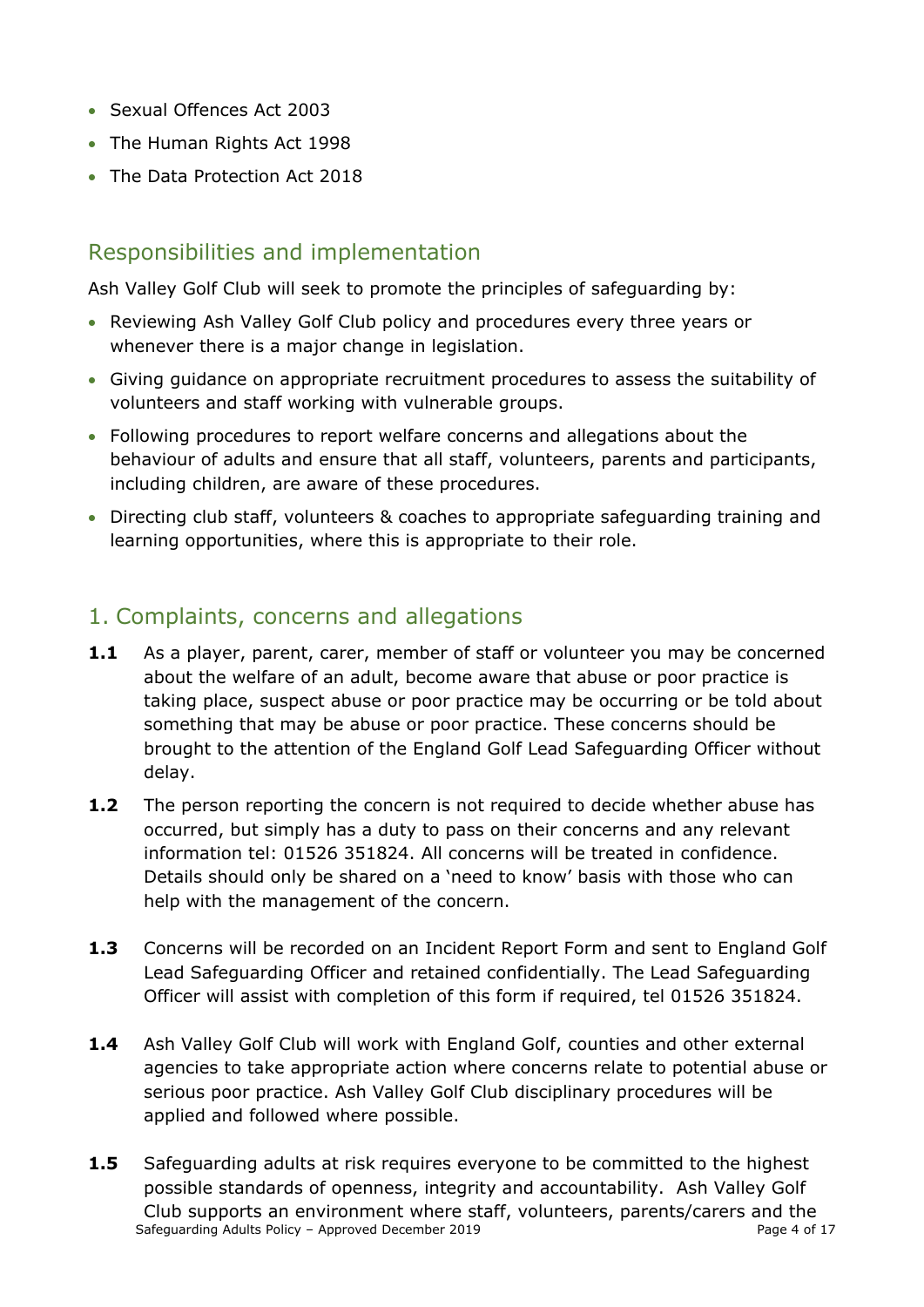public are encouraged to raise safeguarding concerns. Anyone who reports a legitimate concern to the organisation (even if their concerns subsequently appear to be unfounded) will be supported. All concerns will be taken seriously.

**1.6** It is important when considering your concern that you also consider the needs and wishes of the person at risk.

## <span id="page-4-0"></span>2. Responding to disclosure of abuse

- **2.1** If an adult indicates that they are being abused the person receiving the information should:
	- Stay Calm
	- Listen carefully to what is said, allowing the adult to continue at their own pace, and take it seriously.
	- Explain that it is likely the information will have to be shared with others- do not promise to keep secrets.
	- Keep questions to a minimum, only ask questions if you need to identify/ clarify what the person is telling you. Take care to distinguish between fact, observation, allegation and opinion. It is important that the information you have is accurate.
	- Reassure the person that they have done the right thing in revealing the information.
	- Ask them what they would like to happen next.
	- Explain what you would like to do next and ask if they are happy for you to share the information in order for you to help them. As long as it does not increase the risk to the individual, you should explain to them that it is your duty to share your concern with your Lead Safeguarding Officer.
	- Record in writing what was said using the adult's own words as soon as possible

#### **2.2** DO NOT:

- Dismiss the concern.
- Panic or allow shock or distaste to show.
- Probe for more information than is offered.
- Make promises that cannot be kept.
- Conduct an investigation of the case.
- Make negative comments about the alleged perpetrator.

If the matter is urgent and relates to the immediate safety of an adult at risk then contact the police immediately. Complete and Incident Form and copy it to the England Golf Lead Safeguarding Officer within 24 hours.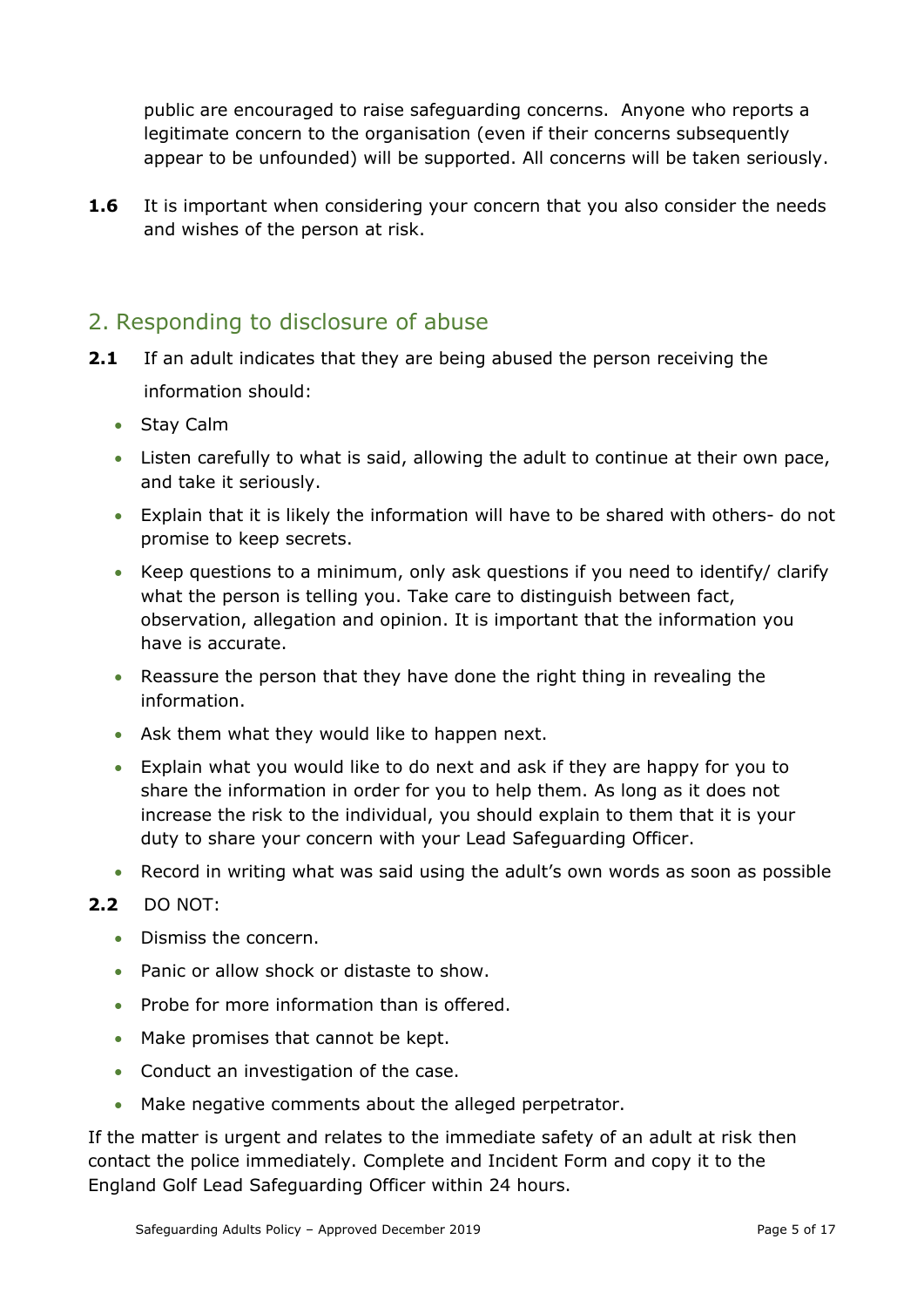## <span id="page-5-0"></span>3. Signs and indicators of abuse and neglect

- **3.1** Abuse can take place in any context. Abuse may be inflicted by anyone. Players, members, staff, volunteers or coaches may suspect that an adult is being abused or neglected outside of the club setting. There are many signs and indicators that may suggest someone is being abused or neglected, these include but are not limited to:
	- Unexplained bruises or injuries or lack of medical attention when an injury is present.
	- Person has belongings or money going missing.
	- Person is not attending / no longer enjoying their sessions.
	- Someone losing or gaining weight / an unkempt appearance. A change in the behaviour or confidence of a person.
	- Self-harm.
	- A fear of a particular group or individual.
	- They may tell you / another person they are being abused i.e. a disclosure.

## <span id="page-5-1"></span>4. Consent

- **4.1** The Care Act 2014 statutory guidance advises that the first priority in safeguarding should always be to ensure the safety and well-being of the adult.
- **4.2** Adults have a general right to independence, choice and self-determination including control over information about themselves.
- **4.3** Ash Valley Golf Club does not expect staff, coaches or volunteers to support an adult who is felt to be vulnerable or at risk through their decision making process but expects them to inform England Golf without delay so that they can clearly define the various options to help support the adult at risk to make a decision about their safety. As long as it does not increase the risk to the individual, it should be explained to them that it is their duty to share their concern with the England Golf Lead Safeguarding Officer. Consent is not required to seek guidance or share information with the National Governing Body.
- **4.4** Adults may not give their consent to the sharing of safeguarding information outside of the organisation for a number of reasons. For example, they may be unduly influenced, coerced or intimidated by another person, they may be frightened of reprisals, they may fear losing control, they may not trust social services or other partners or they may fear that their relationship with the abuser will be damaged. Reassurance and appropriate support may help to change their view on whether it is best to share information.
- **4.5** Those seeking to support the adult should consider the following: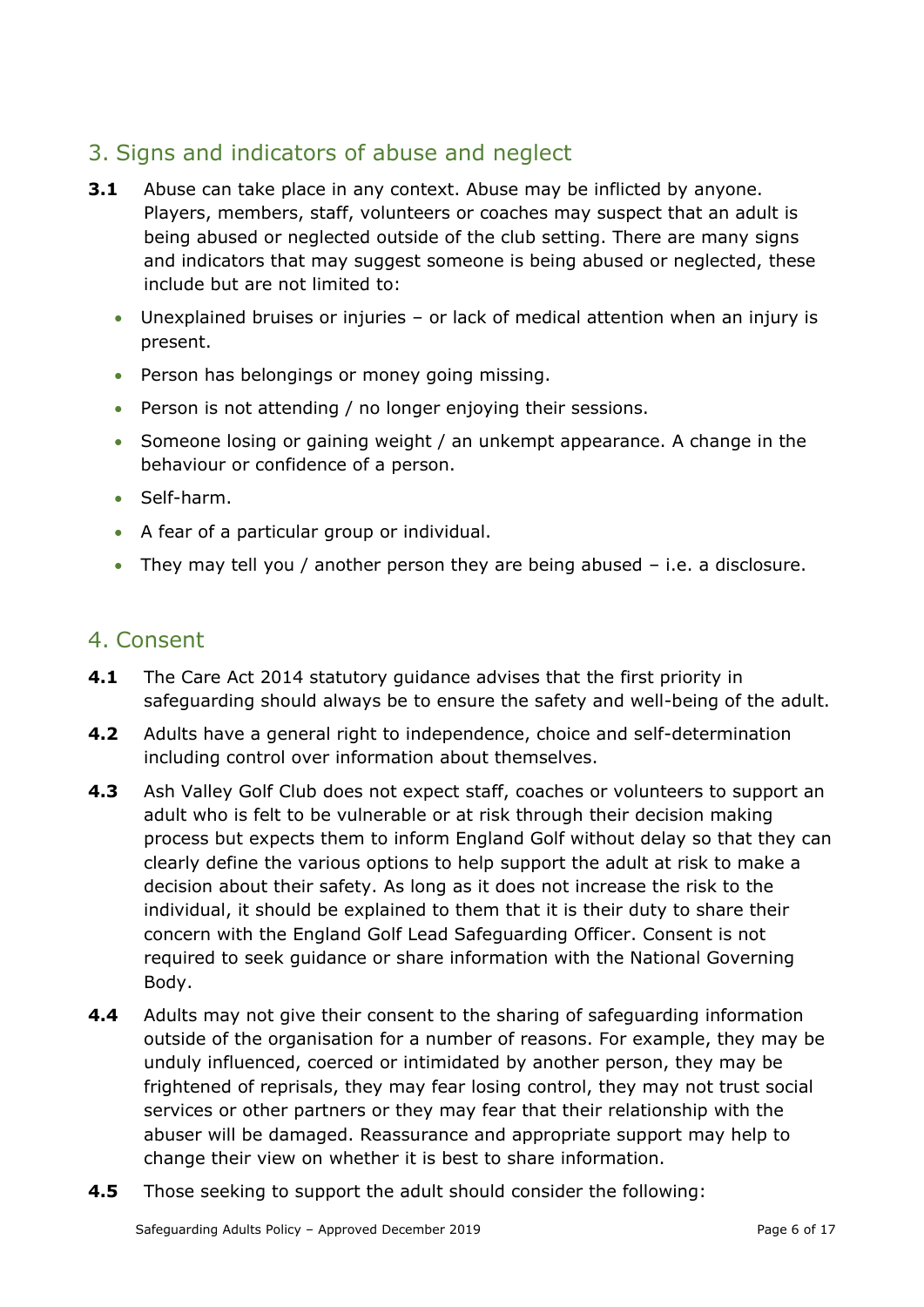- Explore the reasons for the adult's objections what are they worried about?
- Explain the concern and why you think it is important to share the information
- Tell the adult with whom you may be sharing the information with and why
- Explain the benefits, to them or others, of sharing information could
- they access better help and support?
- Discuss the consequences of not sharing the information could someone come to harm?
- Reassure them that the information will not be shared with anyone who does not need to know
- Reassure them that they are not alone and that support is available to them.
- **4.6** If the adult continues to refuse intervention to support them with a safeguarding concern, or requests that information about them is not shared with other safeguarding partners their wishes should be respected.
- **4.7** However, there are a number of circumstances where those seeking to support the adult can reasonably override such a decision, including but not limited to:
	- It appears that the adult lacks the mental capacity to make that decision (this must be properly explored and further guidance should be sought from the England Golf Lead Safeguarding Officer)
	- Emergency or life-threatening situations may warrant the sharing of relevant information with the emergency services without consent
	- Other people are, or may be, at risk, including children
	- A serious crime has been committed / may be prevented
	- Individuals in a Position of Trust are implicated
- **4.7.1** In such circumstances, it is important to keep a careful record of the decisionmaking process and guidance should be sought from the England Golf Lead Safeguarding Officer. Legal advice will be sought where appropriate. If the decision is to take action without the adult's consent, then unless it is unsafe to do so, the adult should be informed that this is being done and of the reasons why.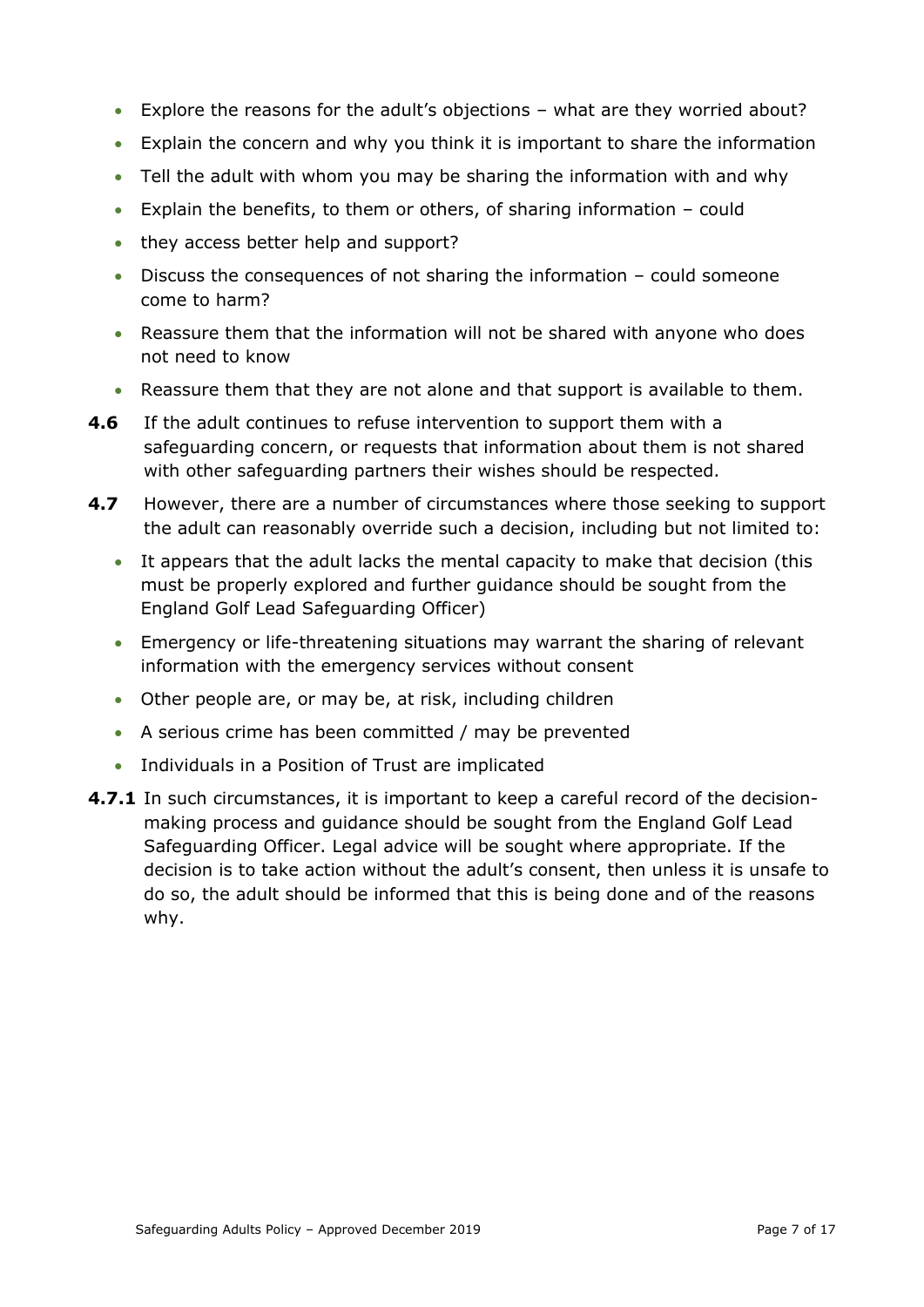## **4.7.2**

## <span id="page-7-0"></span>5. Useful Contacts

## England Golf Useful Contacts

| <b>Name</b>       | <b>Address</b>                                                                                 | <b>Number and email</b>      |
|-------------------|------------------------------------------------------------------------------------------------|------------------------------|
| Lead Safeguarding | <b>England Golf</b>                                                                            | 01526 351824                 |
| Officer           | <b>National Golf Centre</b><br>The Broadway<br>Woodhall Spa<br>Lincolnshire<br><b>LN10 6PU</b> | safeguarding@englandgolf.org |

#### Local Contacts

| <b>Name</b>           | <b>Address</b>                                   | <b>Number and</b><br>email |
|-----------------------|--------------------------------------------------|----------------------------|
| Hertfordshire         | https://www.hertfordshire.gov.uk/services/Adult- | 0300 123 4042              |
| <b>County Council</b> | social-services/                                 | (24 hours a                |
| - Safeguarding        |                                                  | day)                       |
| <b>Adults</b>         |                                                  |                            |
| Hertfordshire.        |                                                  | 0300 123 4042              |
| County                |                                                  | (24 hours a                |
| Council-Social        |                                                  | day)                       |
| Care-                 |                                                  | 999                        |
| Emergency             |                                                  |                            |
| Duty Team             |                                                  |                            |

#### National Contacts

| <b>Name</b>           | Website               | <b>Number and email</b> |
|-----------------------|-----------------------|-------------------------|
| Ann Craft Trust -     | www.anncrafttrust.org | 0115 951 5400           |
| Safeguarding Adults   |                       | Ann-Craft               |
| in Sport and Activity |                       | Trust@nottingham.ac.uk  |
| <b>Samaritans</b>     |                       | 01522 782333            |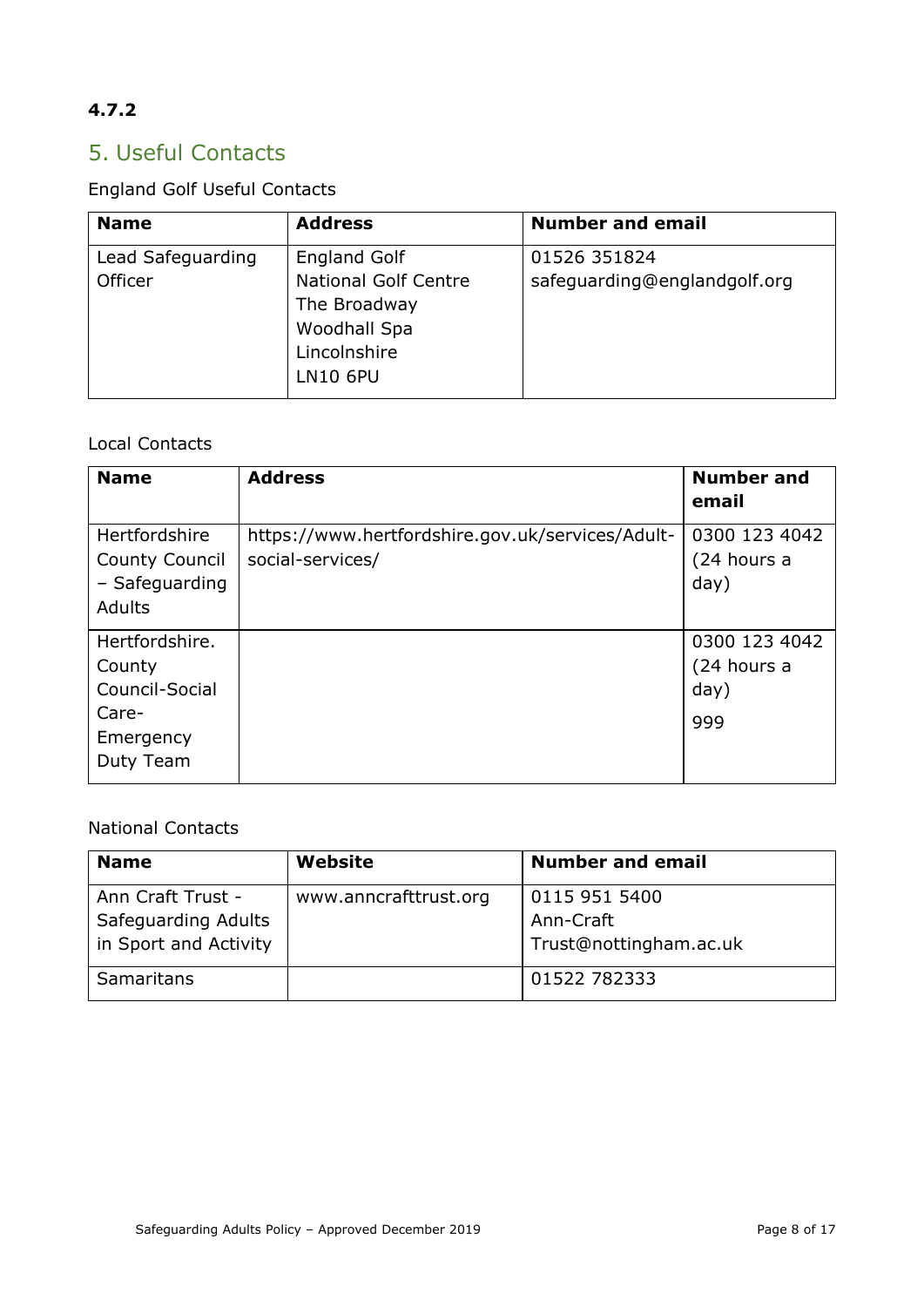## <span id="page-8-0"></span>Safeguarding Adults Flowchart



#### **What to do if you have a concern about an adult?**

If the decision is to make a safeguarding referral to the Local Authority, the adult's

consent should be sought wherever possible. However, if they remain at risk or others are at risk of harm you will need to report it without their consent if necessary.

#### **Remember**

It is not your duty to investigate concerns about an adult but do not ignore them – talk to the adult if possible and get in touch with someone within your organisation or the local authority for advice.

\* If for any reason a Club Welfare Officer is not in post or is unavailable a principle of least delay is important. Please contact the England Golf Lead Safeguarding Officer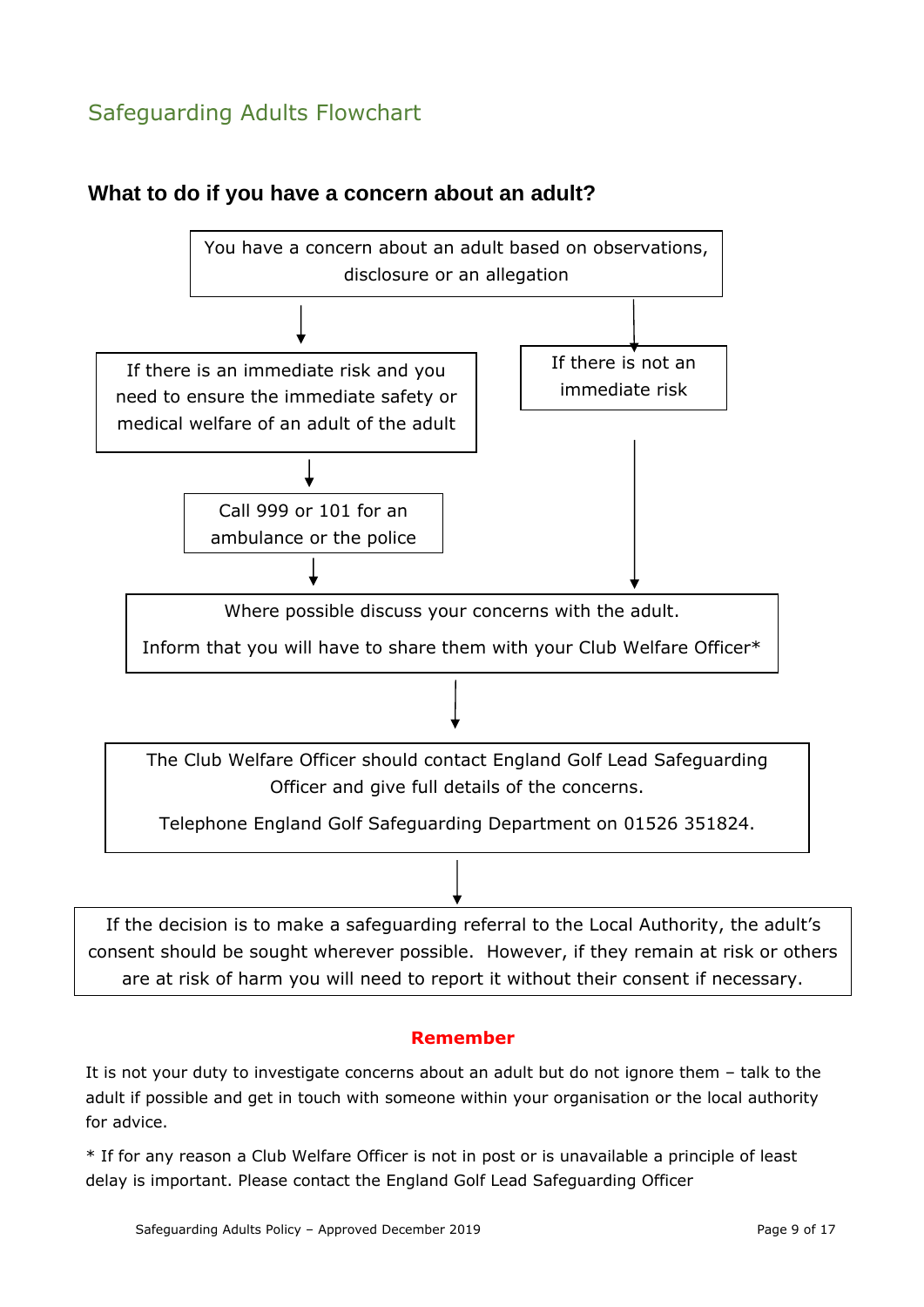## <span id="page-9-0"></span>Capacity – Guidance on Making Decisions

The issue of capacity or decision making is a key one in safeguarding adults. It is useful for organisations to have an overview of the concept of capacity.

We make many decisions every day, often without realising. We make so many decisions that it's easy to take this ability for granted.

But some people are only able to make some decisions, and a small number of people cannot make any decisions. Being unable to make a decision is called "lacking capacity".

To make a decision we need to:

- Understand information
- Remember it for long enough
- Think about the information
- Communicate our decision

A person's ability to do this may be affected by things like learning disability, dementia, mental health needs, acquired brain injury, and physical ill health.

The Mental Capacity Act 2005 (MCA) states that every individual has the right to make their own decisions and provides the framework for this to happen.

The MCA is about making sure that people over the age of 16 have the support they need to make as many decisions as possible.

The MCA also protects people who need family, friends, or paid support staff to make decisions for them because they lack capacity to make specific decisions.

Our ability to make decisions can change over the course of a day**.**

Here are some examples that demonstrate how the timing of a question can affect the response:

- A person with epilepsy may not be able to make a decision following a seizure.
- Someone who is anxious may not be able to make a decision at that point.
- A person may not be able to respond as quickly if they have just taken some medication that causes fatigue.

In each of these examples, it may appear as though the person cannot make a decision. But later in the day, presented with the same decision, they may be able to at least be involved.

The MCA recognises that capacity is decision-specific, so no one will be labelled as entirely lacking capacity. The MCA also recognises that decisions can be about big lifechanging events, such as where to live, but equally about small events, such as what to wear on a cold day.

To help you to understand the MCA, consider the following five points: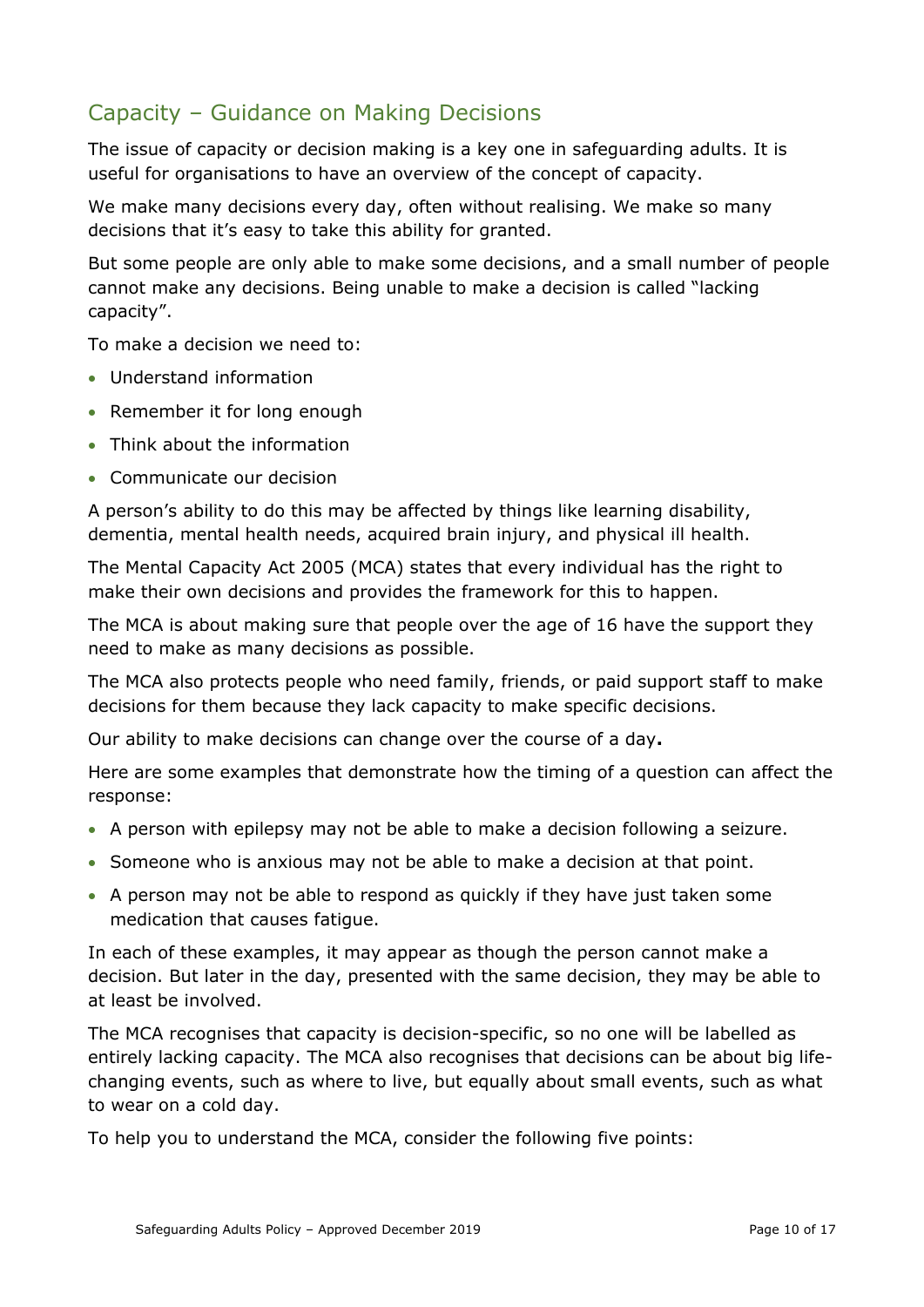- **1.** Assume that people are able to make decisions, unless it is shown that they are not. If you have concerns about a person's level of understanding, you should check this with them, and if applicable, with the people supporting them.
- **2.** Give people as much support as they need to make decisions. You may be involved in this – you might need to think about the way you communicate or provide information, and you may be asked your opinion.
- **3.** People have the right to make unwise decisions. The important thing is that they understand the implications. If they understand the implications, consider how risks might be minimised.
- **4.** If someone is not able to make a decision, then the person helping them must only make decisions in their "best interests". This means that the decision must be what is best for the person, not for anyone else. If someone was making a decision on your behalf, you would want it to reflect the decision you would make if you were able to.
- **5.** Find the least restrictive way of doing what needs to be done.

## <span id="page-10-0"></span>Remember

- You should not discriminate or make assumptions about someone's ability to make decisions, and you should not pre-empt a "best-interests" decision merely on the basis of a person's age, appearance, condition, or behaviour.
- When it comes to decision-making, you could be involved in a minor way, or asked to provide more detail. The way you provide information might influence a person's ultimate decision. A person may be receiving support that is not in line with the MCA, so you must be prepared to address this.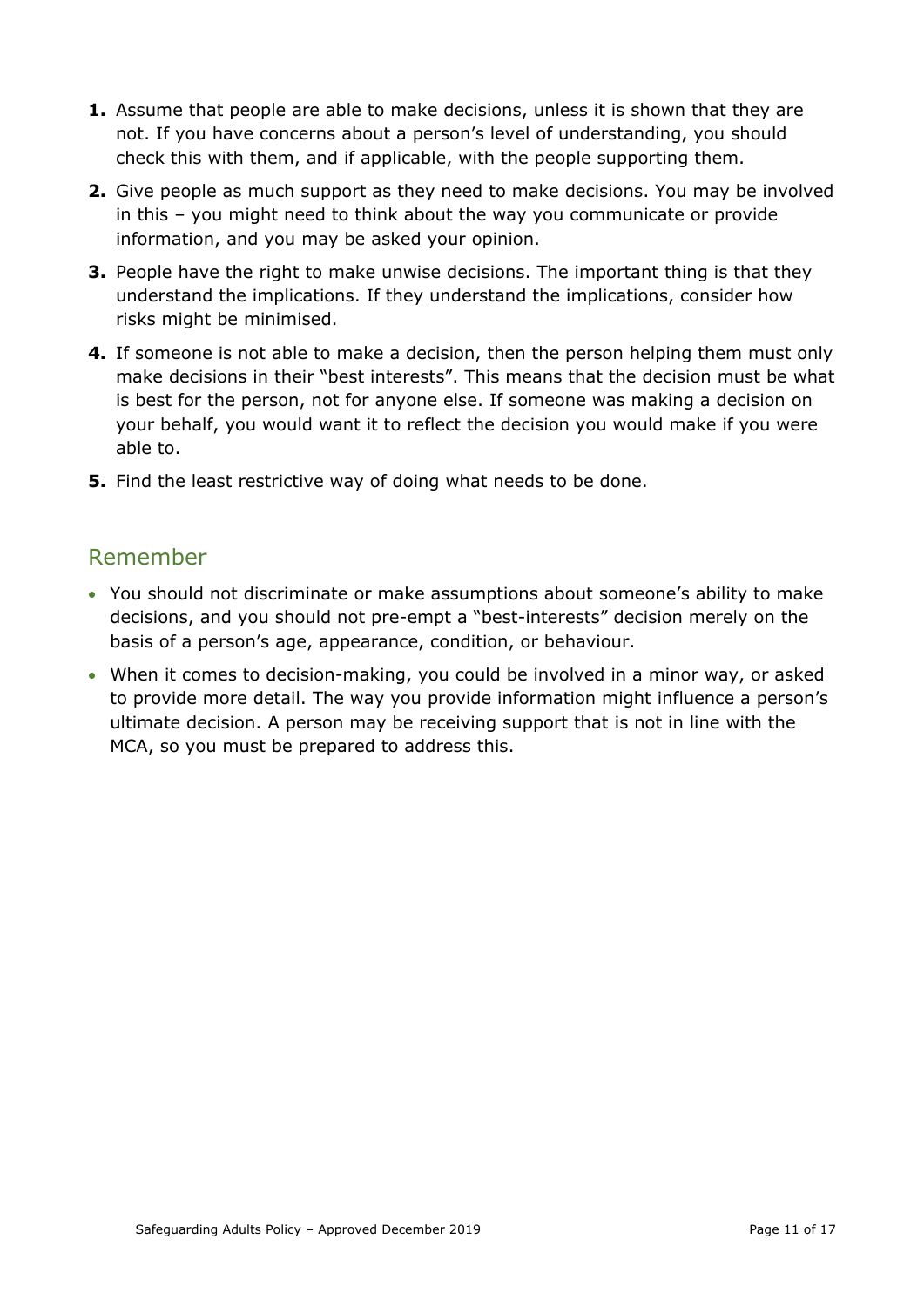## <span id="page-11-0"></span>Incident Report Form

| Recorder's Name: |               |
|------------------|---------------|
| Address:         |               |
| Post Code:       | Telephone No: |

| Name of Identified Adult: |               |
|---------------------------|---------------|
| Address:                  |               |
| Post Code:                | Telephone No: |

| <b>Complainant's Name:</b> |               |
|----------------------------|---------------|
| Address:                   |               |
| Post Code:                 | Telephone No: |

| Details of the allegations: [include: date; time; location; and nature of the incident.] |
|------------------------------------------------------------------------------------------|
| Additional information: [include: witnesses; corroborative statements; etc.]             |
| Have you discussed your concerns with the adult? What are their views?                   |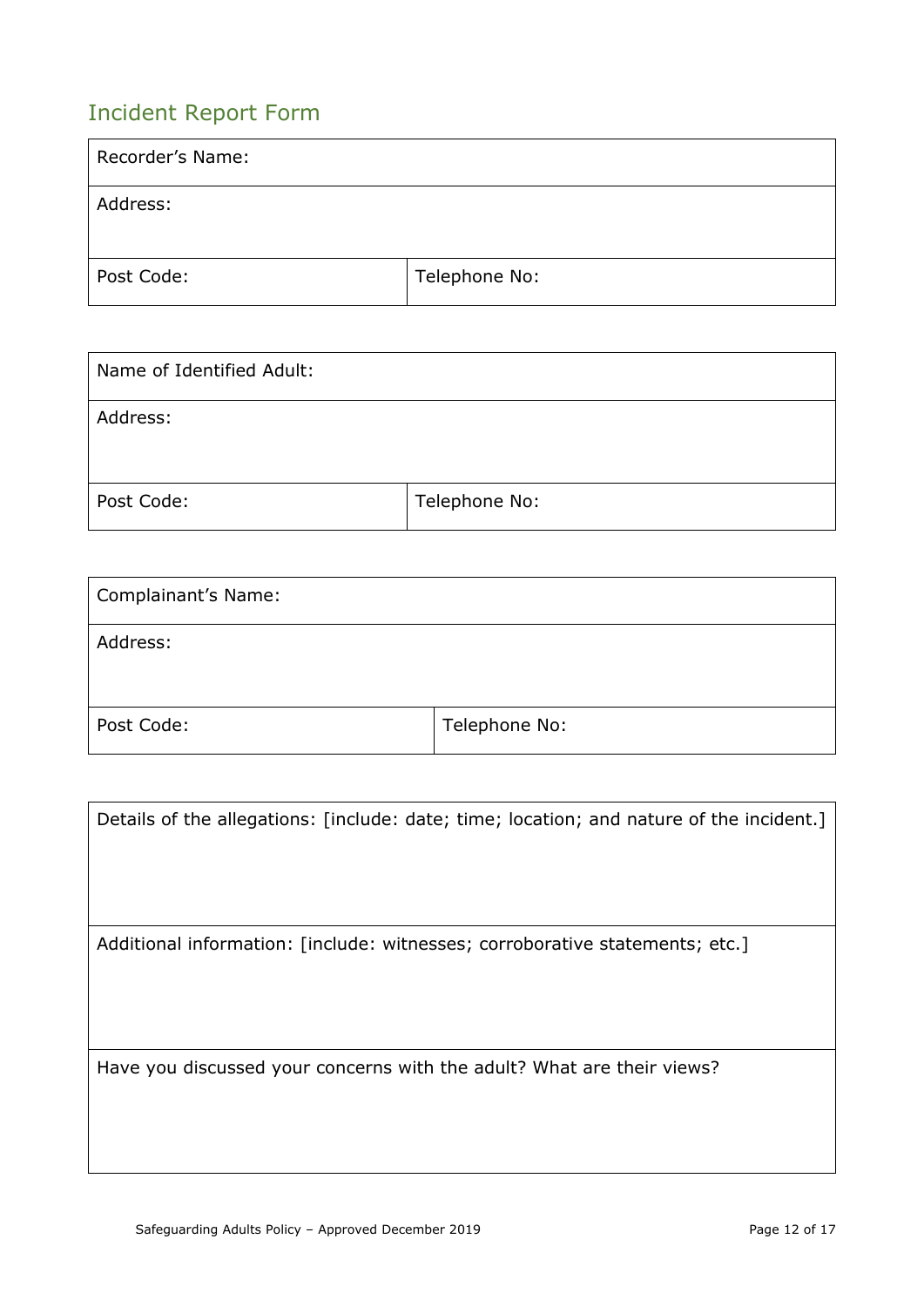| England Golf Safeguarding department notified (01526 351824)                                                                                                                                                                                                                                                                 |
|------------------------------------------------------------------------------------------------------------------------------------------------------------------------------------------------------------------------------------------------------------------------------------------------------------------------------|
|                                                                                                                                                                                                                                                                                                                              |
| Name of person spoken to:                                                                                                                                                                                                                                                                                                    |
|                                                                                                                                                                                                                                                                                                                              |
|                                                                                                                                                                                                                                                                                                                              |
|                                                                                                                                                                                                                                                                                                                              |
| Action taken:                                                                                                                                                                                                                                                                                                                |
| Date:<br>Time:                                                                                                                                                                                                                                                                                                               |
|                                                                                                                                                                                                                                                                                                                              |
|                                                                                                                                                                                                                                                                                                                              |
|                                                                                                                                                                                                                                                                                                                              |
| <b>Data protection:</b>                                                                                                                                                                                                                                                                                                      |
| England Golf Safeguarding Department may use the information in this form (together<br>with other information they obtain as a result of any investigation) to investigate the<br>alleged incident and to take whatever action is deemed appropriate, in accordance<br>with their Safeguarding Adults Policy and Procedures. |

Strict confidentiality will be maintained and information will only be shared on a "need to know" basis in the interests of safeguarding. This may involve disclosing certain information to a number of organisations and individuals including relevant clubs and County bodies, individuals that are the subject of an investigation and/or Statutory agencies such as the Police and Adult Social Care.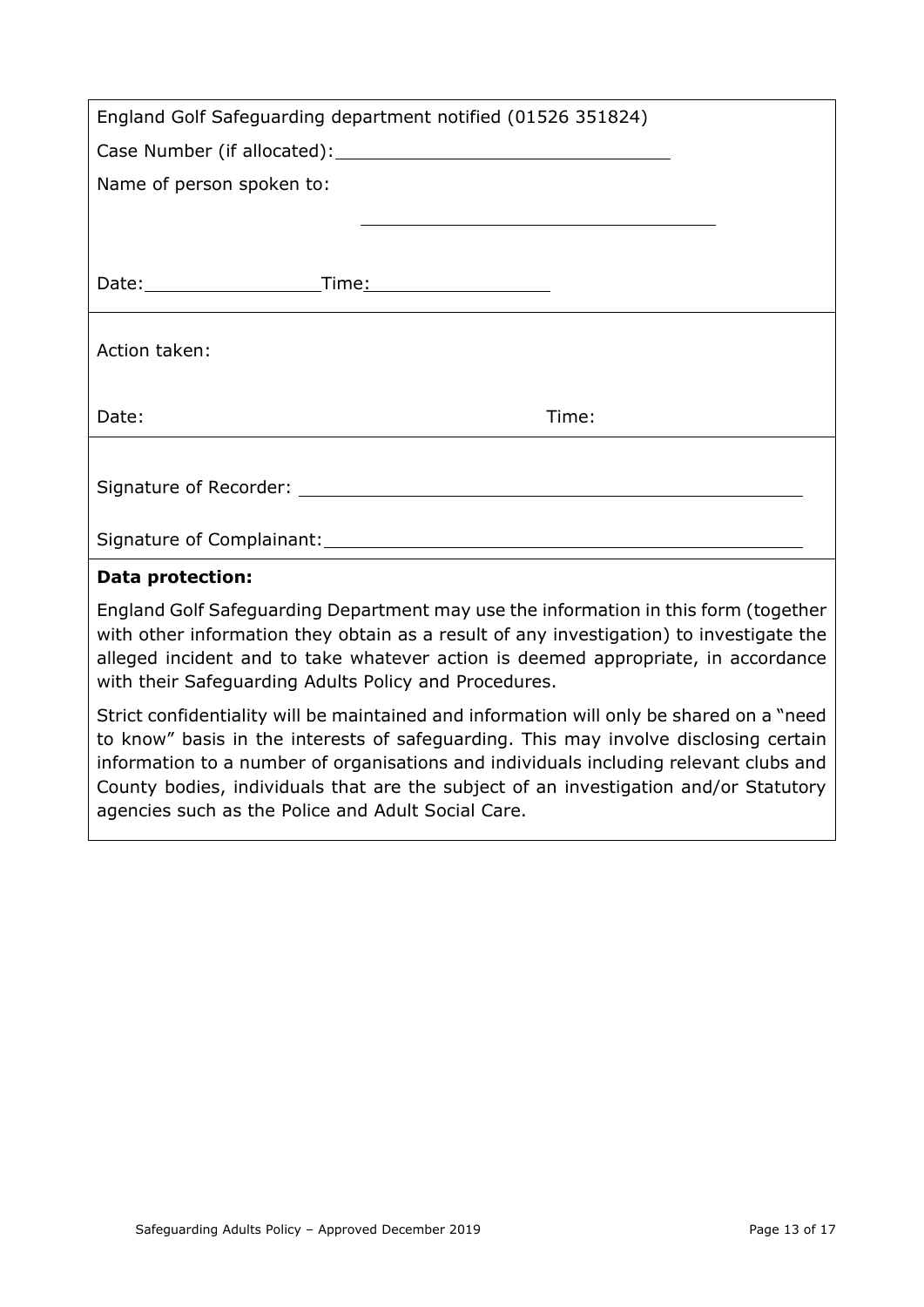## Ash Valley Golf Club

## <span id="page-13-0"></span>Guidance on types of harm

#### **The Care Act 2014 recognises 10 categories of abuse that may be experienced by adults.**

**Self-neglect** This covers a wide range of behaviour: neglecting to care for one's personal hygiene, health or surroundings and includes behaviour such as hoarding.

**Modern Slavery** This encompasses slavery, human trafficking, forced labour and domestic servitude.

**Domestic Abuse** This includes psychological, physical, sexual, financial and emotional abuse perpetrated by anyone within a person's family. It also includes so called 'honour' based violence.

**Discriminatory** Discrimination is abuse which centres on a difference or perceived difference particularly with respect to race, gender or disability or any of the protected characteristics of the Equality Act.

**Organisational** This includes neglect and poor care practice within an institution or specific care setting such as a hospital or care home, for example, or in relation to care provided in one's own home. This may range from one off incidents to on-going ill-treatment. It can be through neglect or poor professional practice as a result of the structure, policies, processes and practices within an organisation.

**Physical** This includes hitting, slapping, pushing, kicking, misuse of medication, restraint or inappropriate sanctions.

**Sexual** This includes rape, indecent exposure, sexual harassment, inappropriate looking or touching, sexual teasing or innuendo, sexual photography, subjection to pornography or witnessing sexual acts, indecent exposure and sexual assault or sexual acts to which the adult has not consented or was pressured into consenting.

**Financial or material** This includes theft, fraud, internet scamming, coercion in relation to an adult's financial affairs or arrangements, including in connection with wills, property, inheritance or financial transactions, or the misuse or misappropriation of property, possessions or benefits.

**Neglect/Acts of omission** This includes ignoring medical or physical care needs, failing to provide access to appropriate health social care or educational services, the withholding of the necessities of life, such as medication, adequate nutrition and heating.

**Emotional or psychological** This includes threats of harm or abandonment, deprivation of contact, humiliation, blaming, controlling, intimidation, coercion, harassment, verbal abuse, isolation or withdrawal from services or supportive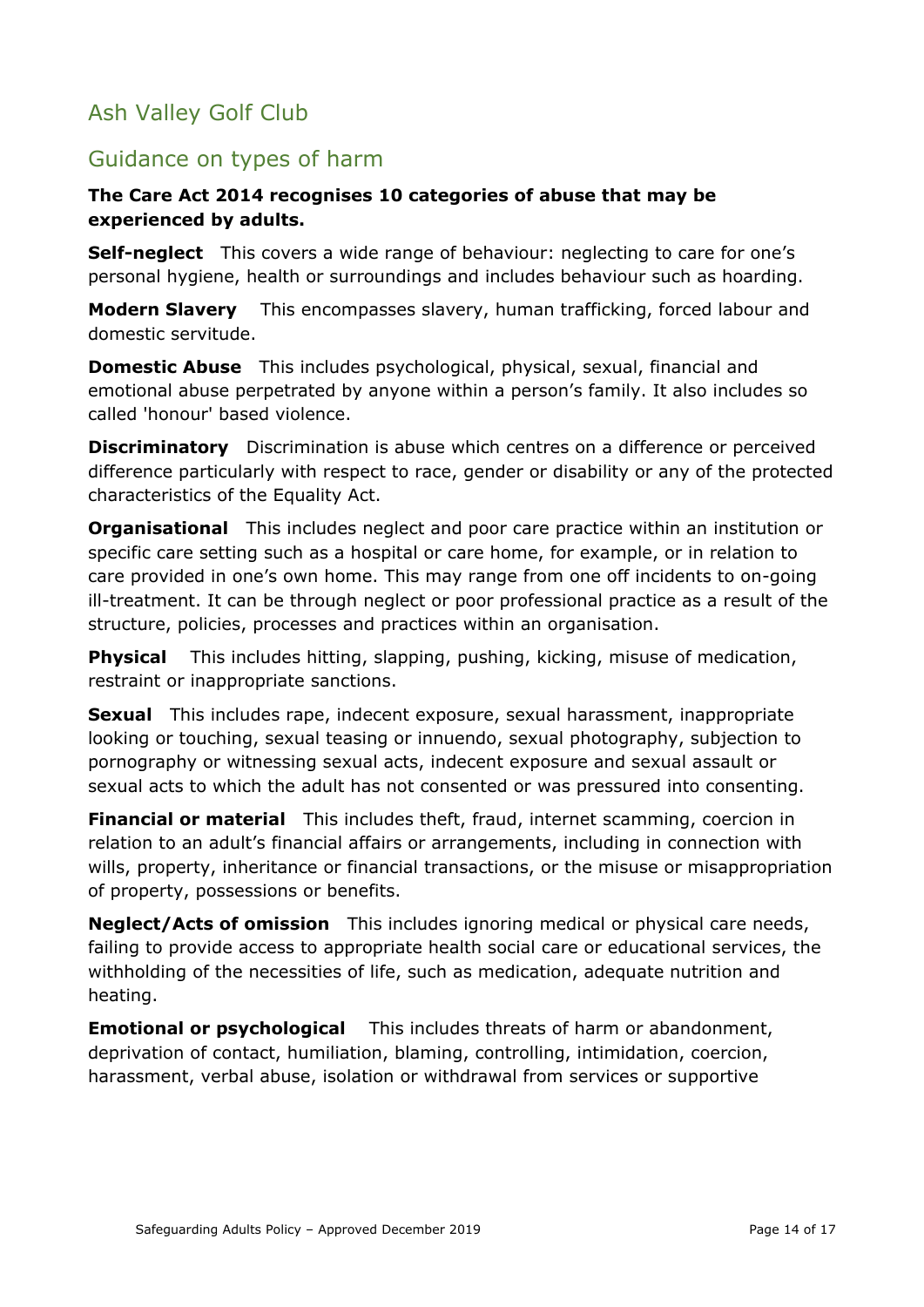#### **Not included in the Care Act 2014 but also relevant to safeguarding adults in sport and physical activity:**

**Cyber Bullying** Cyberbullying occurs when someone repeatedly makes fun of another person online or repeatedly picks on another person through emails or text messages, or uses online forums with the intention of harming, damaging, humiliating or isolating another person. It can be used to carry out many different types of bullying (such as racist bullying, homophobic bullying, or bullying related to special educational needs and disabilities) but instead of the perpetrator carrying out the bullying face-to-face, they use technology as a means to do it.

**Forced marriage** This is a term used to describe a marriage in which one or both of the parties are married without their consent or against their will. A forced marriage differs from an arranged marriage, in which both parties consent to the assistance of a third party in identifying a spouse. The Anti-social Behaviour, Crime and Policing Act 2014 make it a criminal offence to force someone to marry.

**Mate Crime** A 'mate crime' is when vulnerable people are befriended by members of the community who go on to exploit and take advantage of them. It may not be an illegal act but still has a negative effect on the individual. Mate Crime is carried out by someone the adult knows and often happens in private. In recent years there have been a number of Serious Case Reviews relating to people with a learning disability who were murdered or seriously harmed by people who purported to be their friend.

**Radicalisation** The aim of radicalisation is to attract people to their reasoning, inspire new recruits and embed their extreme views and persuade vulnerable individuals of the legitimacy of their cause. This may be direct through a relationship, or through social media.

## <span id="page-14-0"></span>Consent and Information Sharing

Workers and volunteers within sports and physical activity organisations should always share safeguarding concerns in line with their organisation's policy, usually with their safeguarding lead or welfare officer in the first instance, except in emergency situations. As long as it does not increase the risk to the individual, the worker or volunteer should explain to them that it is their duty to share their concern with their safeguarding lead or welfare officer.

The safeguarding lead or welfare officer will then consider the situation and plan the actions that need to be taken, in conjunction with the adult at risk and in line with the organisation's policy and procedures and local safeguarding adults board policy and procedures.

To make an adult safeguarding referral you need to call the local safeguarding adults team. This may be part of a MASH (Multi*-*Agency Safeguarding Hub). A conversation can be had with the safeguarding adults team without disclosing the identity of the person in the first instance. If it is thought that a referral needs to be made to the safeguarding adults team, consent should be sought where possible from the adult at risk.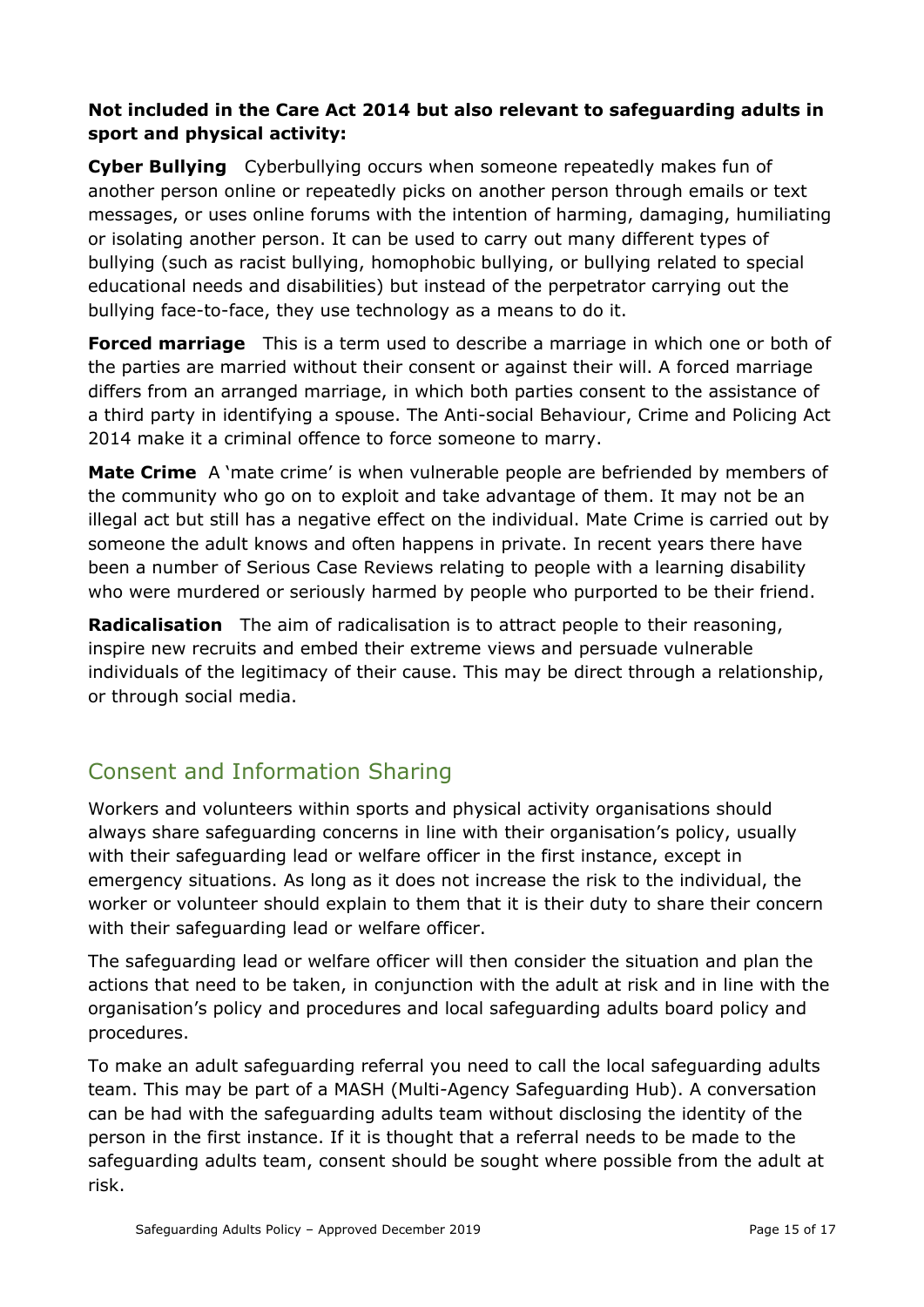Individuals may not give their consent to the sharing of safeguarding information with the safeguarding adults team for a number of reasons. Reassurance, appropriate support and revisiting the issues at another time may help to change their view on whether it is best to share information.

If they still do not consent, then their wishes should usually be respected. However, there are circumstances where information can be shared without consent such as when the adult does not have the capacity to consent, it is in the public interest because it may affect other people or a serious crime has been committed. This should always be discussed with your safeguarding lead and the local authority safeguarding adults team.

If someone does not want you to share information outside of the organisation or you do not have consent to share the information, ask yourself the following questions:

- Is the adult placing themselves at further risk of harm?
- Is someone else likely to get hurt?
- Has a criminal offence occurred? This includes: theft or burglary of items, physical abuse, sexual abuse, forced to give extra money for lessons (financial abuse) or harassment.
- Is there suspicion that a crime has occurred?

If the answer to any of the questions above is 'yes' - then you can share without consent and need to share the information.

When sharing information there are seven Golden Rules that should always be followed.

- **1.** Seek advice if in any doubt
- **2.** Be transparent The Data Protection Act (DPA) is not a barrier to sharing information but to ensure that personal information is shared appropriately; except in circumstances where by doing so places the person at significant risk of harm.
- **3.** Consider the public interest Base all decisions to share information on the safety and well-being of that person or others that may be affected by their actions.
- **4.** Share with consent where appropriate Where possible, respond to the wishes of those who do not consent to share confidential information. You may still share information without consent, if this is in the public interest.
- **5.** Keep a record Record your decision and reasons to share or not share information.
- **6.** Accurate, necessary, proportionate, relevant and secure Ensure all information shared is accurate, up-to-date; necessary and share with only those who need to have it.